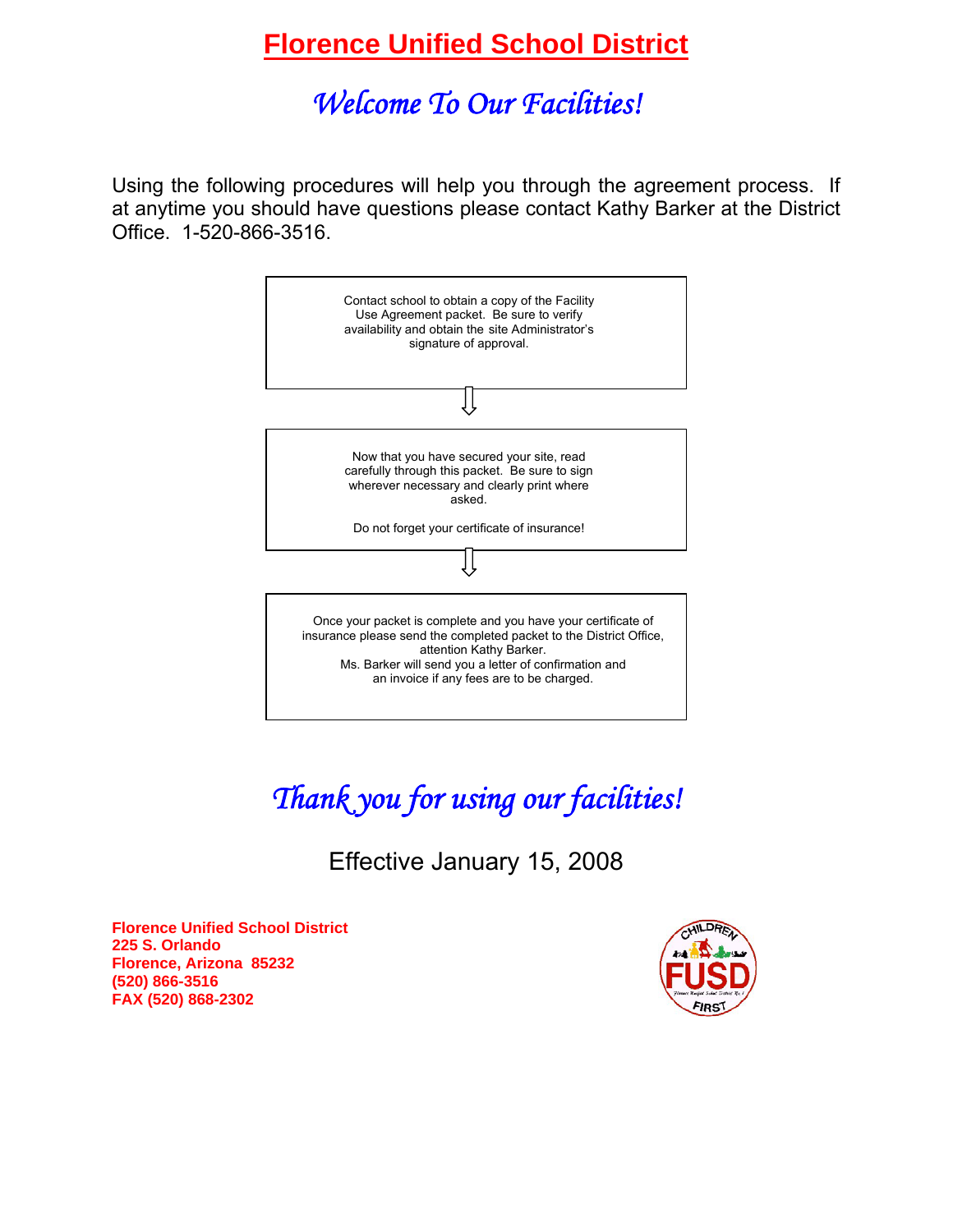## **APPLICATION FOR USE OF SCHOOL FACILITIES**

| $CITY:$ $ZIP:$ $ZIP:$ $ZIP:$ $ZIP:$ $ZIP:$ $ZIP:$ $ZIP:$ $ZIP:$ $ZIP:$ $ZIP:$ $ZIP:$ $ZIP:$ $ZIP:$ $ZIP:$ $ZIP:$ $ZIP:$ $ZIP:$ $ZIP:$ $ZIP:$ $ZIP:$ $ZIP:$ $ZIP:$ $ZIP:$ $ZIP:$ $ZIP:$ $ZIP:$ $ZIP:$ $ZIP:$ $ZIP:$ $ZIP:$ $ZIP:$ $ZIP:$ $ZIP:$ $ZIP:$ $ZIP:$ $ZIP:$ |  |  |
|---------------------------------------------------------------------------------------------------------------------------------------------------------------------------------------------------------------------------------------------------------------------|--|--|
|                                                                                                                                                                                                                                                                     |  |  |
|                                                                                                                                                                                                                                                                     |  |  |
|                                                                                                                                                                                                                                                                     |  |  |
|                                                                                                                                                                                                                                                                     |  |  |

I, THE AUTHORIZED REPRESENTATIVE, have read the policy regulations pertaining to the use of the Florence Unified School facilities and agree to abide by them. I further agree to procure and maintain a policy of general liability insurance in any amount not less than one million dollars (\$1,000,000.00), single limit, against claims for bodily injury, death and property damage occurring in connection with rental Organizations' use of any portion of the facilities; naming Florence Unified School District as additional insured and provide evidence of such before the date of facility use. All applicants for use of District facilities shall hold harmless and indemnify the District from any loss, damage, or liability that may arise from or be caused by the negligence of the applicant, except that arising out of the sole negligence of the District. The Florence Unified School District Facilities Rental Policies and Procedures Manual are incorporated as part of this agreement. This agreement may be revoked by the Florence Unified School Districts' Governing Board if the rental organization fails to obey all policy regulations of the District.

LESSEE ACKNOWLEDGEMENT DATE

**You are required to provide proof of liability insurance prior to using the facility.** 

\_\_\_\_\_\_\_\_\_\_\_\_\_\_\_\_\_\_\_\_\_\_\_\_\_\_\_\_\_\_\_\_\_\_\_\_\_\_\_\_\_\_\_ \_\_\_\_\_\_\_\_\_\_\_\_\_\_\_\_\_\_\_\_\_\_\_\_\_\_\_\_\_\_\_\_\_\_\_\_\_\_\_

**Additional charges may be applied for those renters, regardless of the classification below, who will be requesting the use of any athletic facilities and equipment.** 

**A custodian will be required to be on site throughout the duration of any event. This applies to all class levels. If the kitchen is requested a Food Services staff member will be required to be on hand during the event. This cost is \$28.00 per hour.** 

| <b>AVAILABLE</b>                                                                                                               |                |                 |                                                       |                                            |
|--------------------------------------------------------------------------------------------------------------------------------|----------------|-----------------|-------------------------------------------------------|--------------------------------------------|
| <b>FACILITIES AND COSTS:</b>                                                                                                   | <b>CLASS I</b> | <b>CLASS II</b> | <b>CLASS III</b>                                      | <b>CLASS IV</b>                            |
|                                                                                                                                |                |                 | Weekly                                                |                                            |
| Classroom                                                                                                                      | $0.00$ per hr. | 20.00 per hr.   | $30.00 / 5.00$ each hr. after<br>(1 <sup>st</sup> hr) | $(1^{st}$ hr) $70.00/20.00$ each hr. after |
| Auditorium                                                                                                                     | $0.00$ per hr. | 150.00 per hr.  | $(1st hr) 200.00/10.00$ each hr. after                | $(1st hr) 450.00/50.00$ each hr. after     |
| Gymnasium                                                                                                                      | $0.00$ per hr. | 100.00 per hr.  | $(1st hr) 130.00/30.00$ each hr. after                | $(1st hr) 300.00/50.00$ each hr. after     |
| Secondary Gymnasium                                                                                                            | $0.00$ per hr. | 120.00 per hr.  | $(1st hr) 130.00/30.00$ each hr. after                | $(1st hr) 300.00/50.00$ each hr. after     |
| Cafeteria                                                                                                                      | $0.00$ per hr. | $40.00$ per hr. | $(1st hr) 60.00/20.00$ each hr. after                 | $(1st hr) 200.00/40.00$ each hr. after     |
| Football Field without Lights                                                                                                  | $0.00$ per hr. | $60.00$ per hr. | $80.00/35.00$ each hr. after<br>(1 <sup>st</sup> hr)  | $(1st hr) 300.00/50.00$ each hr. after     |
| Football Field with Lights                                                                                                     | $0.00$ per hr. | 100.00 per hr.  | $(1st hr) 150.00 / 55.00$ each hr. after              | 500.00 per hr                              |
| Outdoor Play Fields                                                                                                            | $0.00$ per hr. | 20.00 per hr.   | $25.00/5.00$ each hr. after<br>(1 <sup>st</sup> hr)   | $(1st hr) 100.00/20.00$ each hr. after     |
| Band, Choir & Music                                                                                                            | $0.00$ per hr. | 30.00 per hr.   | $(1^{ST}$ hr) 30.00/ 5.00 each hr. after              | $(1^{st}$ hr) $30.00/5.00$ each hr. after  |
|                                                                                                                                |                |                 |                                                       |                                            |
| CLASS I – school sponsored activities, school clubs, boy & girl scouts, little league programs, teacher organizations, PTO/PTA |                |                 |                                                       |                                            |

organizations, booster clubs and youth athletic organizations. CLASS II – community colleges, community concerts, churches, recitals, cultural organizations, civic organizations, educational organizations, governmental organizations, service organizations, extended day resource programs and community HOA organizations.

CLASS III – non-profit organizations noted in Class II, which use our facilities every week during the fiscal year, can request an annual contract.

CLASS IV - commercial or profit-making organizations. CLASSIFICATION:

| Principal's Signature              | Date | Recommended _____ Not Recommended |  |
|------------------------------------|------|-----------------------------------|--|
| Comments/Special Circumstances     |      |                                   |  |
| Business Administrator's Signature |      | Date                              |  |
| Superintendent's Signature         |      | Date                              |  |

Note: All requests for use of property and/or equipment must be initiated with the campus principal. The request will be forwarded to the District Office for approval and /or disapproval. In order to avoid conflict in use, please submit all requests at least fourteen (14) days prior to the date of the event.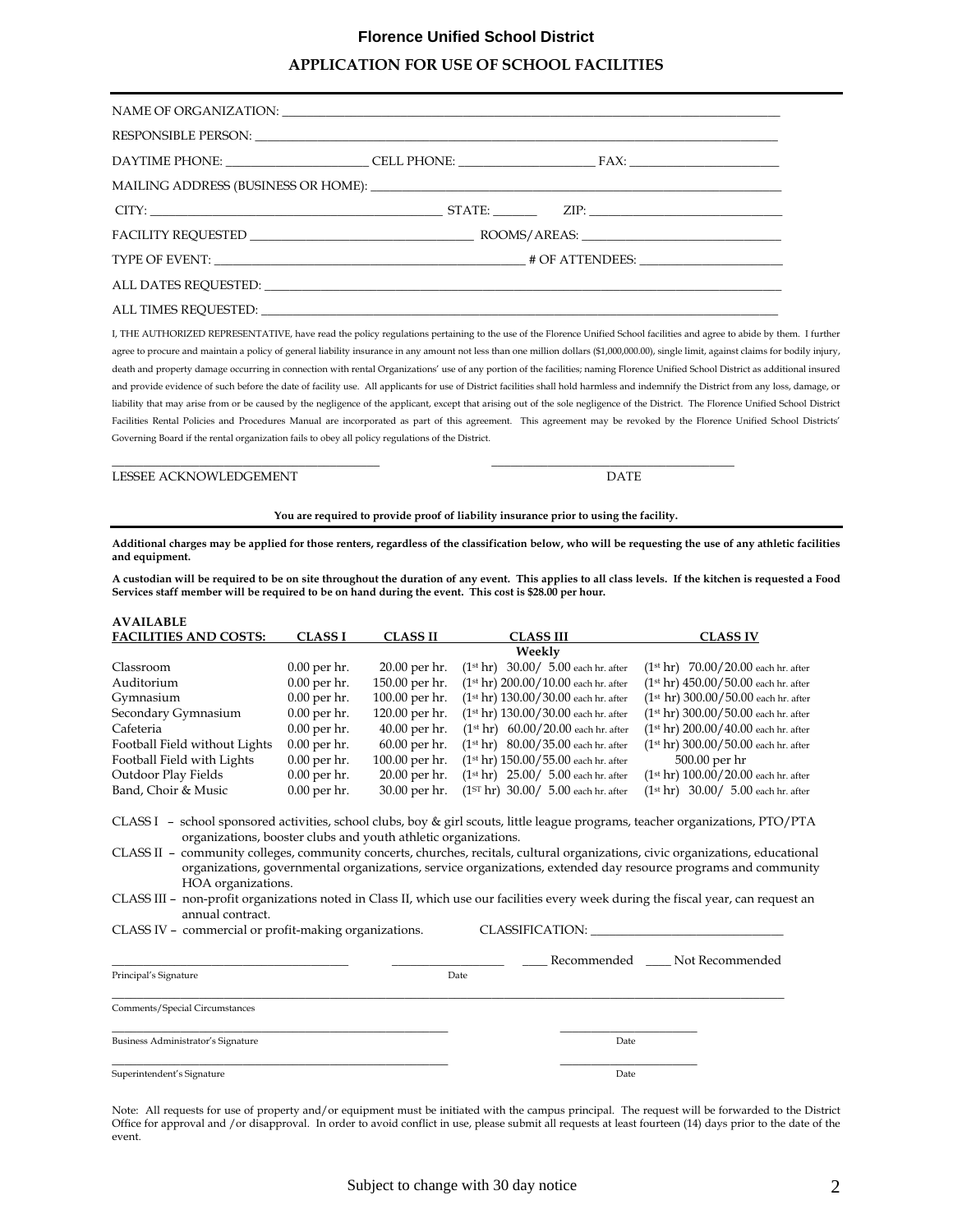## **CHECKLIST OF NEEDS (PART OF APPPLICATION)**

| Custodial services needed.                                               |
|--------------------------------------------------------------------------|
| Cook needed.                                                             |
| Special equipment needed:                                                |
| ________ Public address system                                           |
| Scoreboard controls                                                      |
| Kitchen equipment (requires a school kitchen staff member to be on duty) |
| Concession stand equipment (custodian will open and close)               |
| _________ Stage equipment                                                |
|                                                                          |
|                                                                          |
| Custodial services:                                                      |
|                                                                          |
|                                                                          |
|                                                                          |
|                                                                          |
|                                                                          |
|                                                                          |

**We currently do not allow the use of our restrooms. Vehicles of any type are not allowed on the playfields, baseball fields or football fields.** 

**EMERGENCY CONTACT: Jessica Barr @ 1-520-251-3924 or Henry Villalobos @ 1-520-251-3999**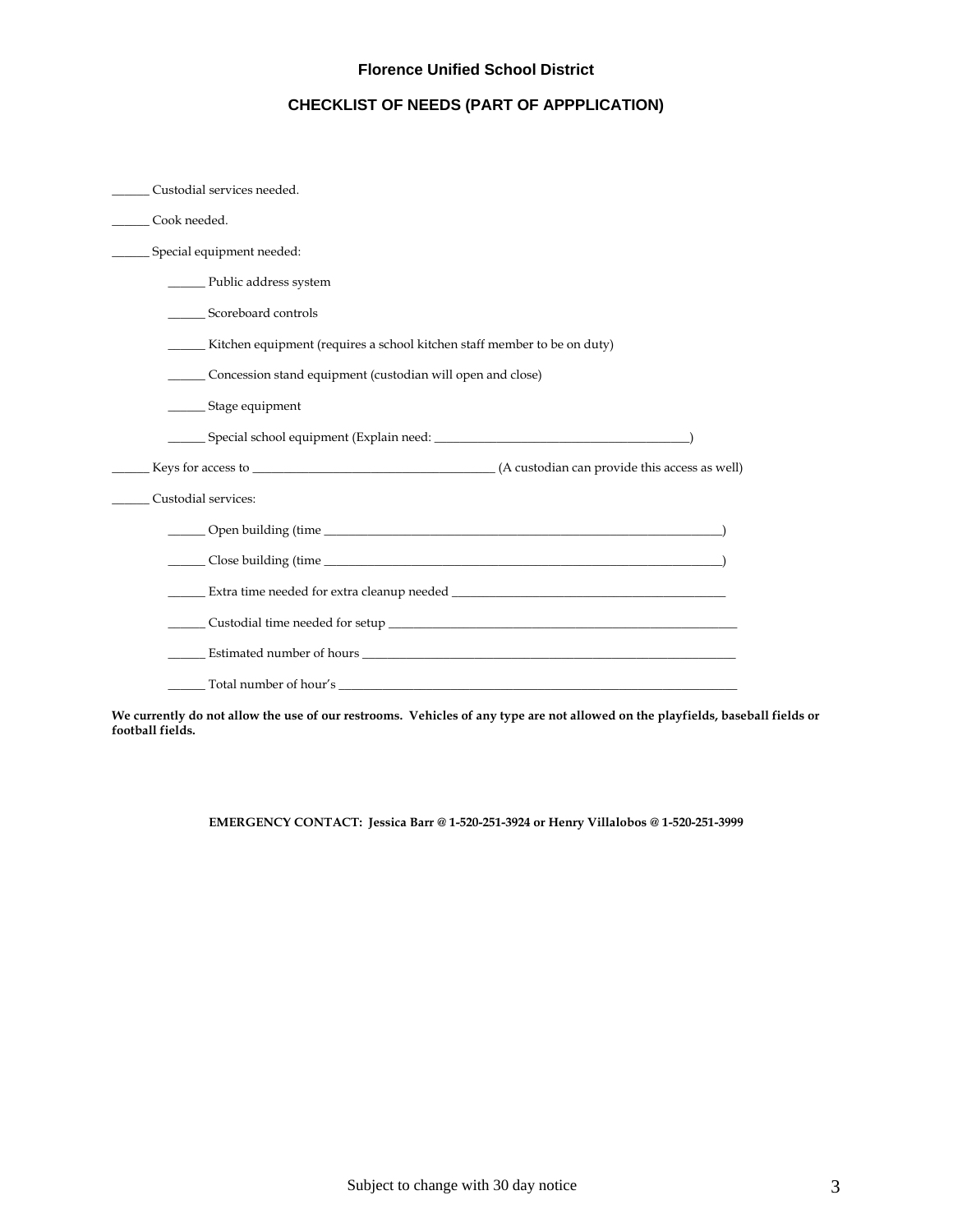#### **Forward**

District owned facilities are available for public use pursuant to the Arizona Revised Statute A.R.S. §15-1105 et seq. The Governing Board adopted the spirit and intent of the public law making the District facilities available to the public. In doing so, however, the District cannot subject itself nor its residents to any liability not otherwise assumed in the normal course of operations. Therefore, as Occupant of the District Facilities, you must read and sign the enclosed Facility Use Agreement, Facility Use Guidelines and provide the required evidence of insurance. All fees, if any, should be paid in advance of the use of the facilities.

#### **General Liability Insurance**

Should the Occupant not have the necessary general liability insurance to comply with the terms of the Facility Use Agreement located in Appendix B to this Facility Use – Occupants Manual, the District made arrangements through St. Paul Fire & Marine Insurance Company to make the insurance available. This coverage contains exclusions, most notably for assault and battery and participants' liability. The policy has a \$500 deductible for Bodily Injury/Property Damage on a per claim basis, which the Occupant is responsible for, in the event of a claim.

To obtain general liability insurance coverage through St. Paul Fire & Marine Insurance Company, the Occupant must complete the General Liability Questionnaire located in Appendix D to this Facility Use – Occupant's Manual and return it to the Arizona School Risk Retention Trust, Inc. (Trust). The Occupant should follow the Facility Use Procedure and Occupant Checklist located in Appendix A to this Facility Use Manual to schedule the use of the facility and/or purchase the insurance.

If insurance is purchased, please allow up to one week for delivery of a copy of the policy and certificate of insurance after receipt of the Questionnaire and payment by the Trust. An original certificate of insurance is mailed directly to the District to satisfy the general liability insurance requirements of A.R.S. §15-1105 et seq. and the Facility Use Agreement.

St. Paul Fire & Marine Insurance Company reserves the right to deny coverage to any organization that does not meet the underwriting criteria set for this Facility Use Insurance Program.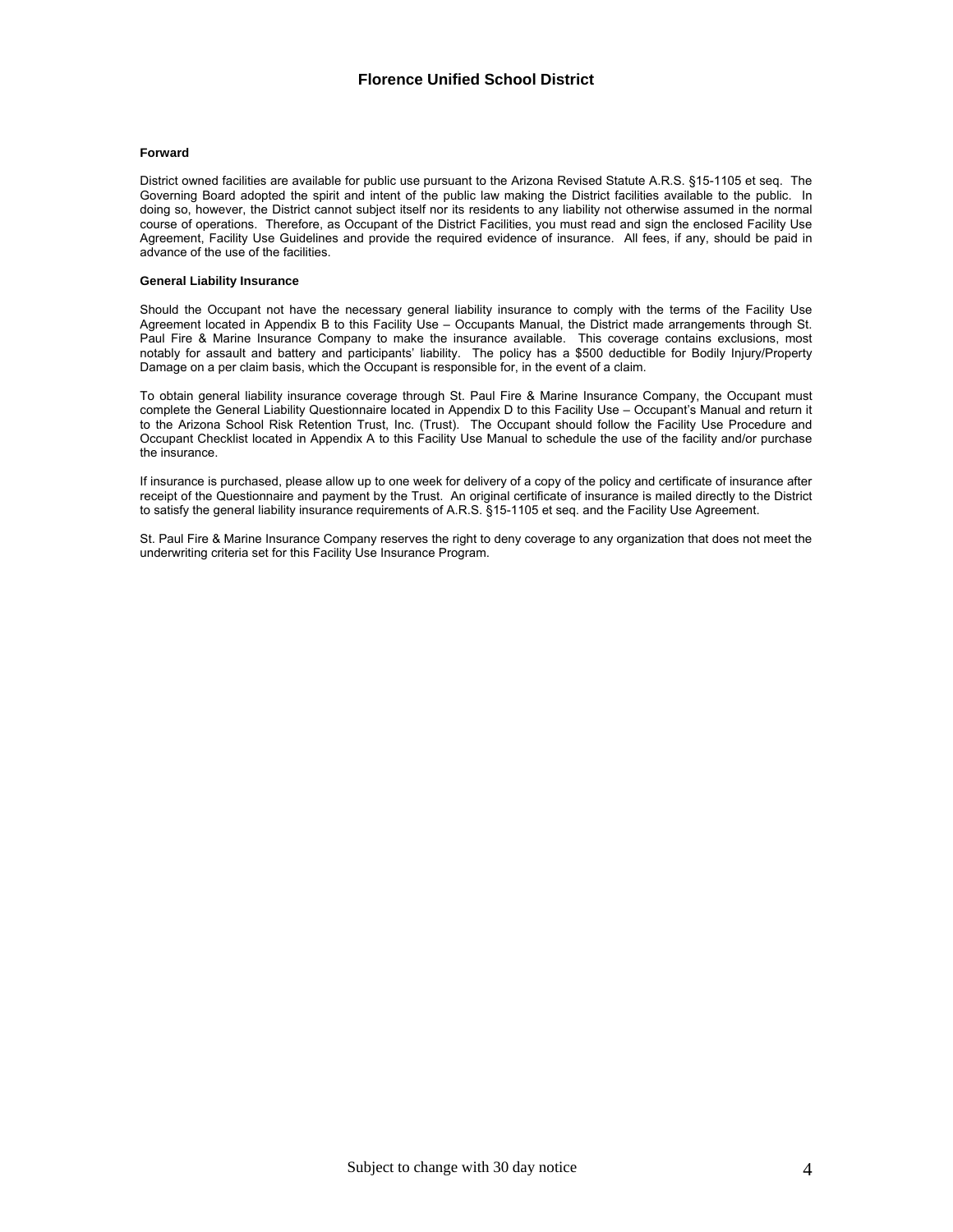## **Appendix A**

#### **Facility Use Procedure and Occupant's Checklist**

To be completed and signed by the Occupant. Check each box.

|  | Read, complete and sign the Facility Use Agreement located in Appendix B to this Facility Use -<br>Occupant's Manual. Will you comply with its terms and conditions?                           |
|--|------------------------------------------------------------------------------------------------------------------------------------------------------------------------------------------------|
|  | Read and sign the Facility Use Guidelines located in Appendix C to this Facility Use - Occupant's<br>Manual. Will you comply with its requirements?                                            |
|  | Do you understand that you are responsible to inform all participants of your organizations of the need to<br>comply with the terms of the Facility Use Agreement and Facility Use Guidelines? |
|  | Do you have the necessary general liability insurance to comply with the Facilities Use Agreement?                                                                                             |

If you answered "yes" to questions 1 – 4, please sign below and return this form (Appendix A) to the District along with the signed Facility Use Agreement (Appendix B) and Facility Use Guidelines (Appendix C).

If you answered "yes" to questions 1 – 3 and "no" to questions 4, you have the option of purchasing the necessary general liability insurance through St. Paul Fire & Marine Insurance Company. If you wish to purchase the insurance, please answer and comply with questions  $5 - 6$ .



Fave you completed the General Liability Insurance Questionnaire located in Appendix D to this Facility Use – Occupant's Manual?

6  $\bigodot$  Have you submitted to the District the completed General Liability Insurance Questionnaire? The TRUST will bill you directly.

Upon completion of questions  $5 - 6$ , please sign below and return this form to the District along with the signed Facility Use Agreement (Appendix B), Facility Use Guidelines (Appendix C), General Liability Insurance Questionnaire (Appendix D). Send your check or money order payable to "Arizona Risk Retention Trust, Inc.", the TRUST.

Please allow up to two weeks for delivery of a copy of your policy and certificate of insurance. An original certificate of insurance is mailed to the District in compliance with A.R.S. §15-1105 and the Facility Use Agreement.

| Name of Occupant's Organization: |       |
|----------------------------------|-------|
| Signature of Occupant:           |       |
| Name of Occupant (PRINT NAME):   | Date: |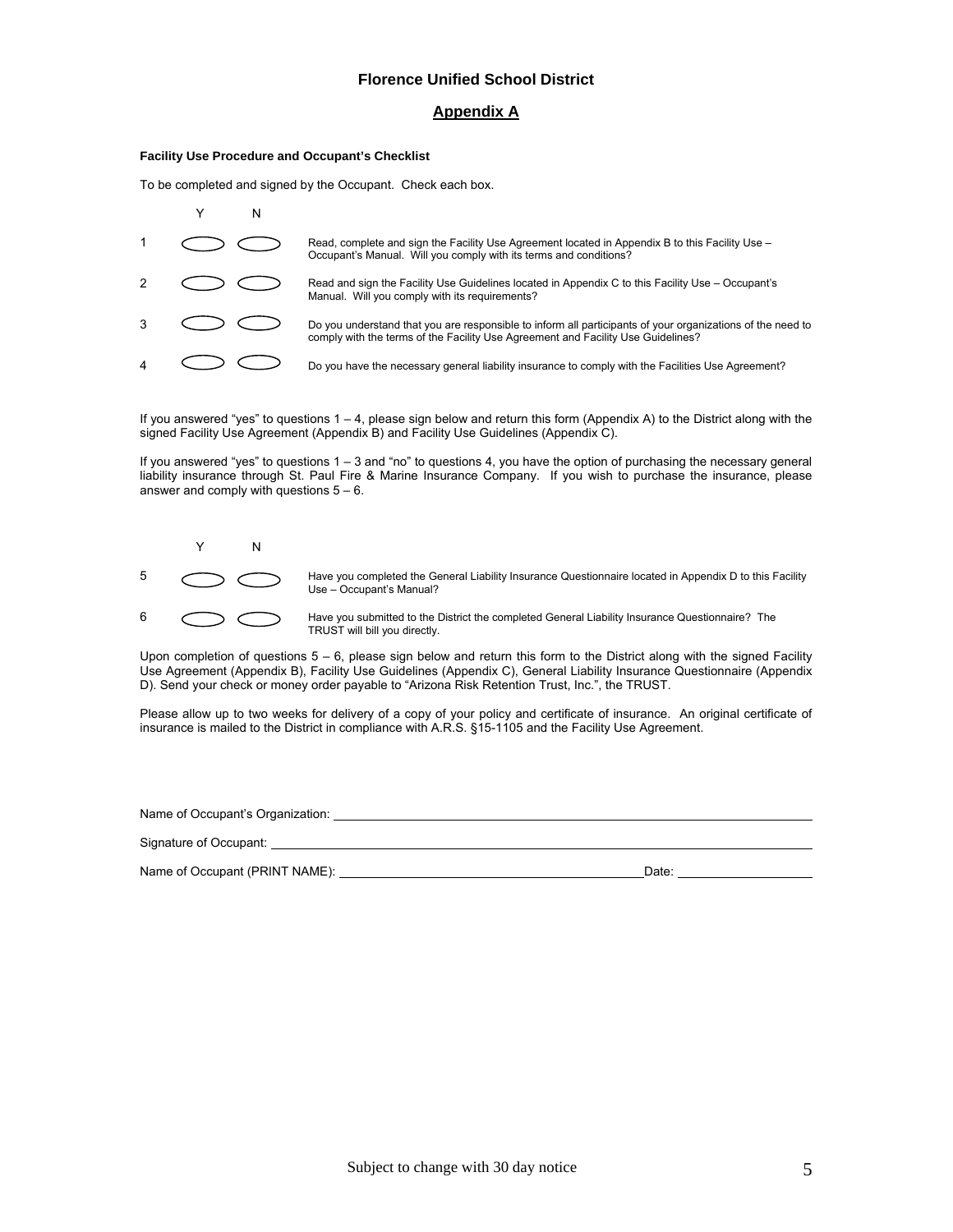## **Appendix B**

|    | Facility use between Florence Unified School District and _<br>(Name of organization using the facility)                              |
|----|---------------------------------------------------------------------------------------------------------------------------------------|
| 1. | Parties<br>The parties to this Contract are Florence Unified School District hereinafter referred to as the "District", and           |
|    | hereinafter<br>(enter name of organization using the facility)<br>referred to as "Occupant".                                          |
| 2. | Recitals                                                                                                                              |
|    | This agreement is made with reference to the following facts:                                                                         |
|    | District has offered to make available the<br>(enter name of location)<br>Facility to be used by the Occupant for occasional use as a |
|    | (enter intended use of location)                                                                                                      |

Occupant represents that the Facility will only be used for the purpose so stated.

3. Use

When using the Facility or any portion thereof, Occupant agrees to comply with all applicable state, federal or city laws and regulations, and with the policies and regulations of the District pertaining to the use and occupancy of the Facility. Occupant agrees to take good care of the Facility and any equipment and furniture located therein, and to leave the Facility at all times in as good order and condition as existed prior to Occupant's use thereof. Occupant shall not use or allow any portion of the Facility to be used for any unlawful purpose. Occupant shall not commit or allow to be committed any waste or nuisance in or about the Facility, or subject the Facility to any use that would damage any portion of the facility or raise or violate any insurance coverage maintained by the District. Occupant shall not allow a number of persons in any portion of the Facility at any time in excess of the legal or normal capacity of such portion of the Facility. Occupant shall not permit any food, drink, or smoking in any portion of the Facility without prior written consent of the District.

4. Scheduling

Occupant shall schedule by written notice to the District to:

Florence Unified School District P.O. Box 2850 225 South Orlando Florence, Arizona 85232

ATTN: Kathy Barker, Facilities Rental Coordinator 1-520-866-3516

Said written notice will state the exact times during the term hereof that it desires to use any portion of the Facility. Occupant shall confirm the date; time and function of usage of the Facility by telephone to the above party.

Said confirmation shall occur at least fourteen (14) days prior to such intended use. If Occupant has not so scheduled and confirmed for its use any portion of the Facility prior to such time, then the District shall be free to use or allow others to use such unscheduled portion of the Facility at its discretion.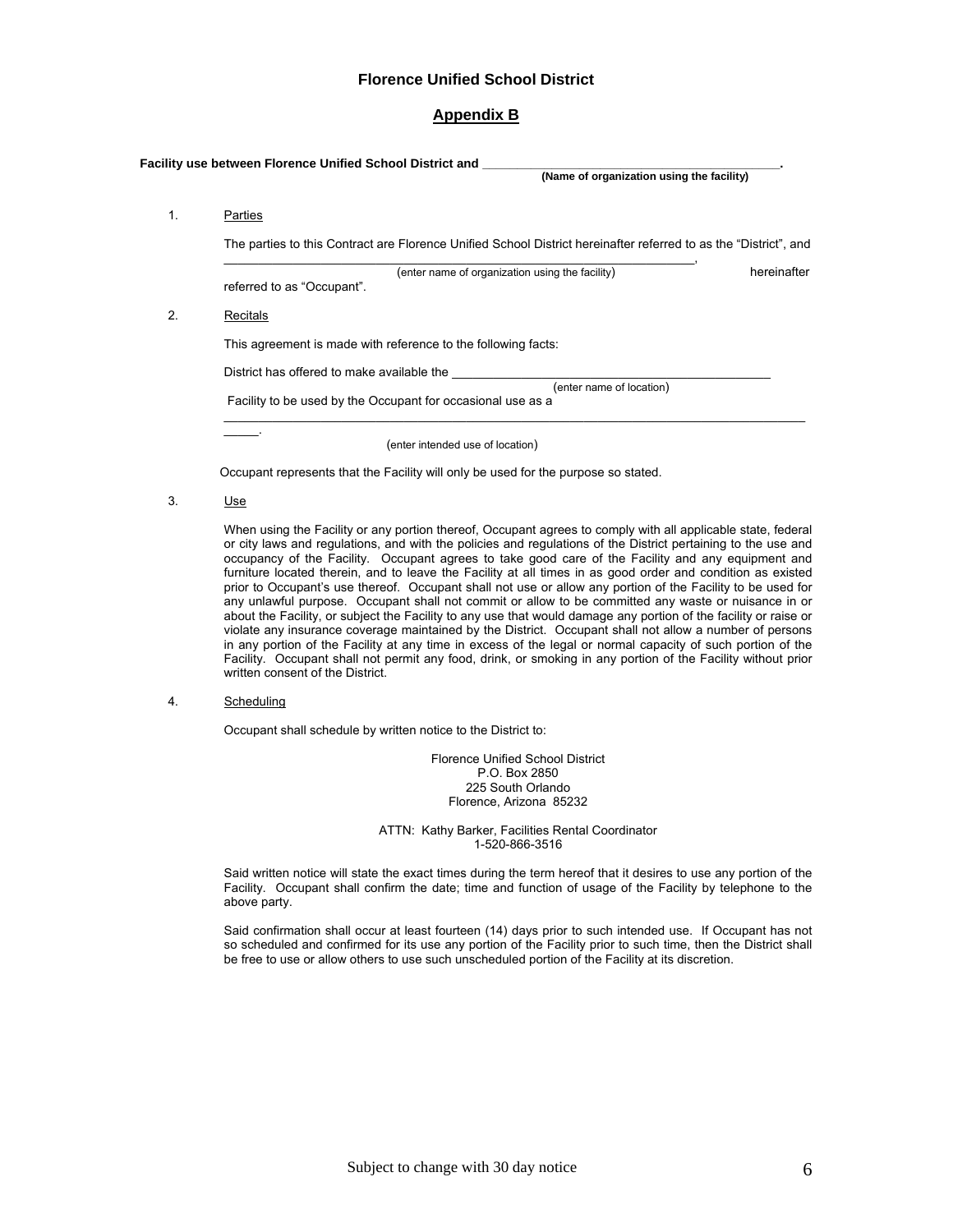## 5. Term

The term of this agreement shall commence on \_\_\_\_\_\_\_\_\_\_\_\_\_\_\_\_\_\_\_\_\_\_\_\_\_\_\_\_\_\_\_\_\_, 200 \_\_\_ and end on \_\_\_\_\_\_\_\_\_\_\_\_\_\_\_\_\_\_\_\_\_\_\_\_\_\_, 200\_\_\_\_, at which time the Occupant's rights to use the Facility under this Agreement shall automatically expire unless otherwise extended in writing by the District, at its sole discretion.

#### 6. Compensation

 $\frac{1}{2}$  ,  $\frac{1}{2}$  ,  $\frac{1}{2}$  ,  $\frac{1}{2}$  ,  $\frac{1}{2}$ 

 $\mathcal{L}=\mathcal{L}^{\mathcal{L}}$ 

Occupant will compensate District for use of the Facility as follows:

(Insert terms of compensation)

 $\_$  , and the state of the state of the state of the state of the state of the state of the state of the state of the state of the state of the state of the state of the state of the state of the state of the state of the

\_\_\_\_\_\_\_\_\_\_\_\_\_\_\_\_\_\_\_\_\_\_\_\_\_\_\_\_\_\_\_\_\_\_\_\_\_\_\_\_\_\_\_\_\_\_\_\_\_\_\_\_\_\_\_\_\_\_\_\_\_\_\_\_\_\_\_\_\_\_\_\_\_\_\_\_\_\_\_\_\_\_\_\_

7. **Insurance** 

Pursuant to A.R.S. §15-1105 et seq., Occupant, agrees to procure, at its expense, and maintain during the term of hereof, a policy of general liability insurance, against claims for bodily injury, death, and property damage occurring in connection with Occupant's use of any portion of the Facility, which insurance shall include the District as an additional insured and be primary and non-contributing to any coverage maintained by the District. Occupant shall provide the District with a certificate evidencing such insurance coverage is in effect.

#### 8. **Liability and Indemnity**

Occupant agrees to conduct its activities in the Facility in a careful and safe manner. As a material part of the consideration to the District, Occupant hereby assumes all risk of damage to and loss or theft of property, and injury or death to persons related to Occupant's use or occupancy of any portion of the Facility from any cause whatsoever, and Occupant hereby waives all claims in respect thereof against District. Occupant shall indemnify, defend, and save harmless District and all of its employees, agents, and representatives from any and all claims, demands, suits, actions, proceedings, loss, cost, and damages of any kind and description, including attorney's fees and/or litigation expenses, which may be brought or made against or incurred by District, on account of loss or damages to any property and for injuries to or death of any person arising out of any act or omission by Occupant, its employees, agents, representatives, or subcontractors, or arising out its use of the Facility, or arising out of worker's compensation claims or unemployment disability compensation claims of employees of Occupant or out of claims under similar laws. Occupant's obligation under this Section 8 shall not extend to any liability caused by the sole negligence of District, or its employees. Where both District and Occupant, including their employees, agents, or representatives participated in the liability-causing event, each party shall contribute to the common liability its pro rata share based upon its relative degree of fault as established by compromise, arbitration, or litigation.

#### 9. Entire Contract

The Agreement embodies the entire contract between Occupant and District. The parties shall not be bound by or be liable for any statement or representation of any nature not set forth in this Agreement. Changes of any of the provisions of this Contract shall not be valid unless reduced to writing and signed by both parties.

#### 10. Suspension and Termination

District may, by written notice, direct Occupant to suspend its use of the Facility for such period of time as may be determined by District to be necessary or desirable. Upon receipt of such termination notice, Occupant shall immediately discontinue use to the Facility under this Agreement. Payment for use already completed or in process at the time of the notice of termination if received shall be adjusted between District and Occupant in a fair and reasonable manner, but shall exclude any allowance for unperformed use or anticipated profits thereon.

#### 11. Waiver

The failure of District to insist upon strict performance of any of the provisions of this Agreement or to exercise any rights or remedies provided by this Agreement, or Occupant's delay in the exercise of any such rights or remedies shall not release Occupant from any of its responsibilities or obligations imposed by this Agreement and shall not be deemed a waiver of any right of District to insist upon strict performance of this Agreement.

#### 12. Assignments and Subletting

Occupant shall not have the right to assign this Agreement or allow any other person or entity to use or occupy any or all of the Facility without the prior written consent of the District, which consent may be granted or withheld at the District's sole discretion.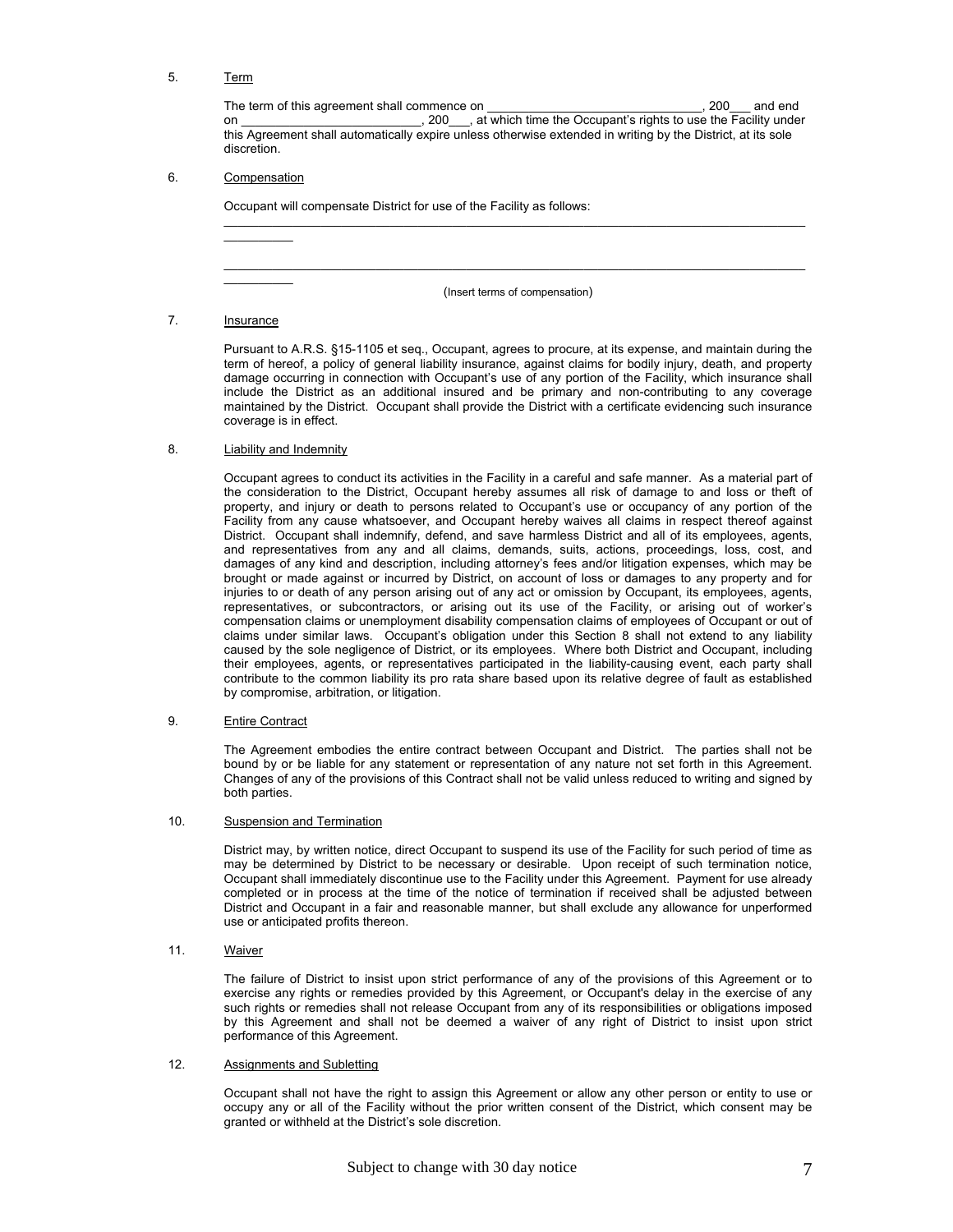#### 13. Default

In the event that the Occupant fails to pay any fee or other sum required to be paid by the Occupant hereunder when due, or otherwise fails to comply with or observe any other provisions of this Agreement, in addition to any other remedy that may be available to the District by reason of such failure, whether at law or in equity, the District may immediately terminate this Agreement and all rights of the Occupant hereunder.

#### 14. Arbitration

In the event of a dispute hereunder, the parties agree to use arbitration insofar as required by A.R.S. §12-1518 and 12-133, and rules promulgated there under.

#### 15. Conflict of Interest

The parties understand that this Agreement is subject to cancellation pursuant to A.R.S. §38-511 of the Arizona Revised Statutes, without penalty or further obligation on the part of the District, if any person significantly involved in initiating, negotiating, securing, drafting, or creating this Agreement on behalf of the District is, at any time while this Agreement or any extension hereof is in effect, an employee or agent of the Occupant, in any capacity, or a consultant to the Occupant, with respect to the subject matter of this Agreement.

#### 16. Governing Law

The laws of the State of Arizona shall govern this Agreement, the courts of which state shall have jurisdiction of the subject matter hereof.

#### 17. Relationship

The parties agree that neither Occupant nor any employees or other personnel of the Occupant will for any purpose be considered employees of the District, and with respect to the Occupant and any employees or other personnel of the Occupant, the District shall not be responsible in any ,manner for the supervision, daily direction and control of the Occupant and any of its employees or other personnel or the payment of salary (including withholding income taxes and social security), worker's compensation and disability benefits for Occupant and any of its employees or other personnel.

#### 18. Authority

The individual signing below on behalf of the Occupant hereby represents and warrants that he/she is duly authorized to execute and deliver this Agreement on behalf of the Occupant and that this Agreement is binding upon the Occupant in accordance with its terms.

#### 19. Execution Date

The parties have caused this Agreement to be executed by their duly authorized representatives, this \_\_\_\_\_\_\_\_\_\_ day \_\_\_\_\_\_\_\_\_\_\_\_\_\_\_\_\_\_\_\_\_\_,200\_\_\_.

|            | <b>District</b>         | Occupant   |  |
|------------|-------------------------|------------|--|
| Name:      | Beverly L. Myers        | Name:      |  |
| Signature: |                         | Signature: |  |
| Title:     | <b>Business Manager</b> | Title:     |  |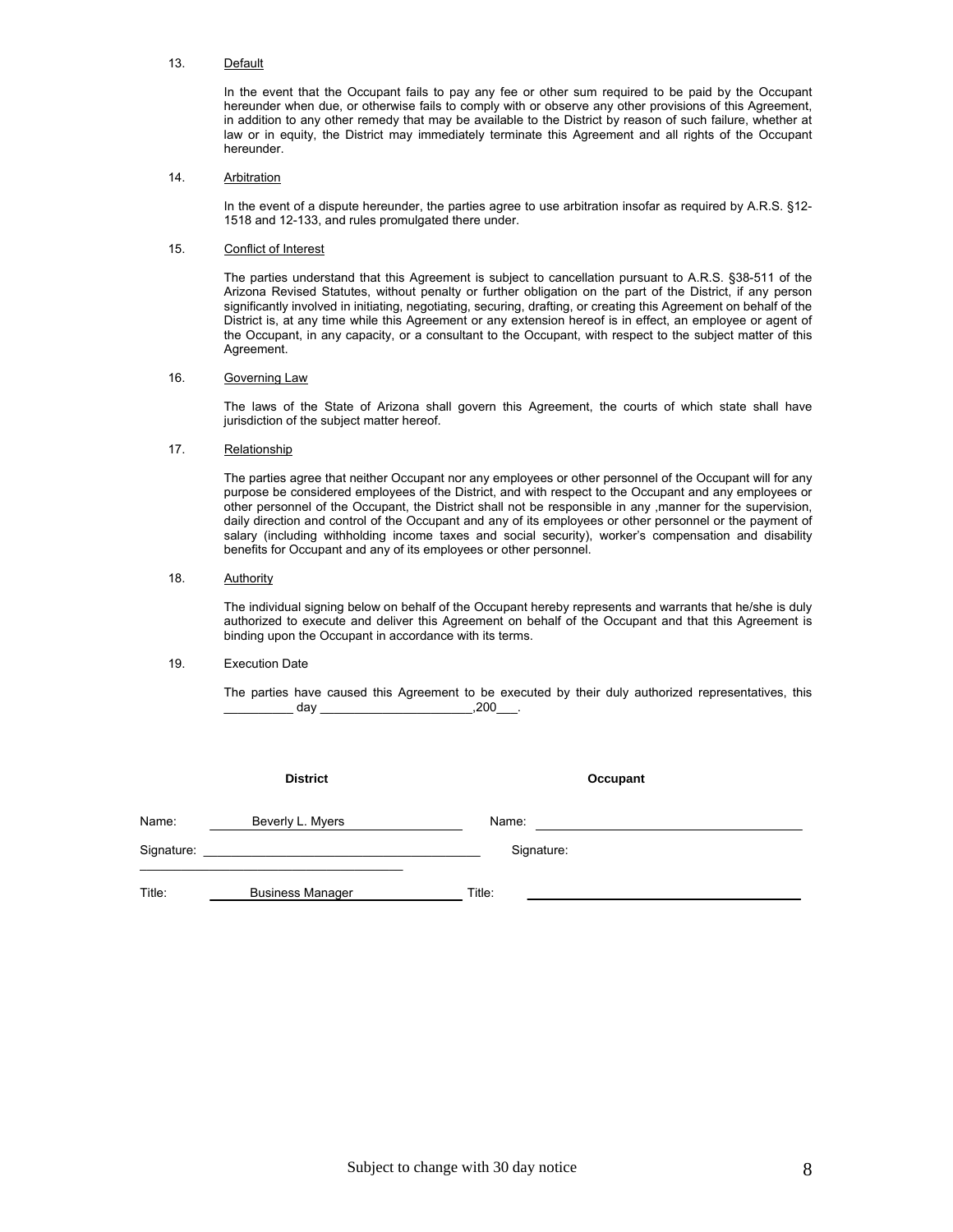#### **Appendix C - Facility Use Guidelines**

#### **General Safe Practices**

While using the District facility, the Occupant shall adopt and follow safe practices in its operations.

#### **Cooperation**

The Occupant is expected to cooperate with District personnel to ensure a safe site. The Occupant shall clarify with District personnel all safety and security requirements prior to use of the facilities.

#### **Facility Use Guidelines**

- 1. All use shall be performed in compliance with all applicable statutes, rules, and regulations.
- 2. The Occupant shall furnish and require participants to wear appropriate clothing.
- 3. The Occupant shall observe District vehicle parking guidelines. The Occupant shall not allow any parking in areas marked with red indicated a fire lane.
- 4. The Occupant shall maintain all areas used in a clean well-organized manner.
- 5. If playground equipment is used, the Occupant shall provide adult supervision of at least one adult for each twenty (20) children using the equipment.
- 6. Any electrical tools, appliances, and extension cords used shall be in good condition.
- 7. All means of access or egress shall be identified and communicated to participants.
- 8. Occupant shall identify areas where travel is not permitted and inform participants.

\_\_\_\_\_\_\_\_\_\_\_\_\_\_\_\_\_\_\_\_\_\_\_\_\_\_\_\_\_\_\_\_\_\_\_\_\_\_\_\_\_\_\_\_\_\_\_\_\_\_\_\_\_\_\_\_\_\_\_\_\_\_\_\_\_\_\_\_\_\_\_\_\_\_\_\_

- 9. Roadway and sidewalks, to be used, shall be inspected by the Occupant and are to remain clear of obstructions during use. Extension cords are to be taped to the floor to avoid a trip hazard.
- 10. All materials used shall be properly handled, stored, or stacked.
- 11. Occupant shall provide adequate signs and markers to inform participants of rules and to maintain the facility in a safe manner.
- 12. Occupant shall not smoke, serve or use liquor or narcotic drugs during the use of the facility.
- 13. Occupant shall provide adequate supervisory personnel to ensure that these guidelines are implemented.
- 14. Occupant shall maintain a list of emergency agencies and phone numbers available at all times.
- 15. Occupant shall not move or remove any furniture or equipment during the use of the facility without prior approval.

Occupant's Signature: \_\_\_\_\_\_\_\_\_\_\_\_\_\_\_\_\_\_\_\_\_\_\_\_\_\_\_\_\_\_\_\_\_\_\_\_\_\_\_\_\_\_\_\_\_\_\_\_\_\_\_ Date: \_\_\_\_\_\_\_\_\_\_\_\_\_\_\_\_\_\_\_\_\_\_

Occupant's Name (PRINT):

**Florence Unified School District** 

## **Appendix D**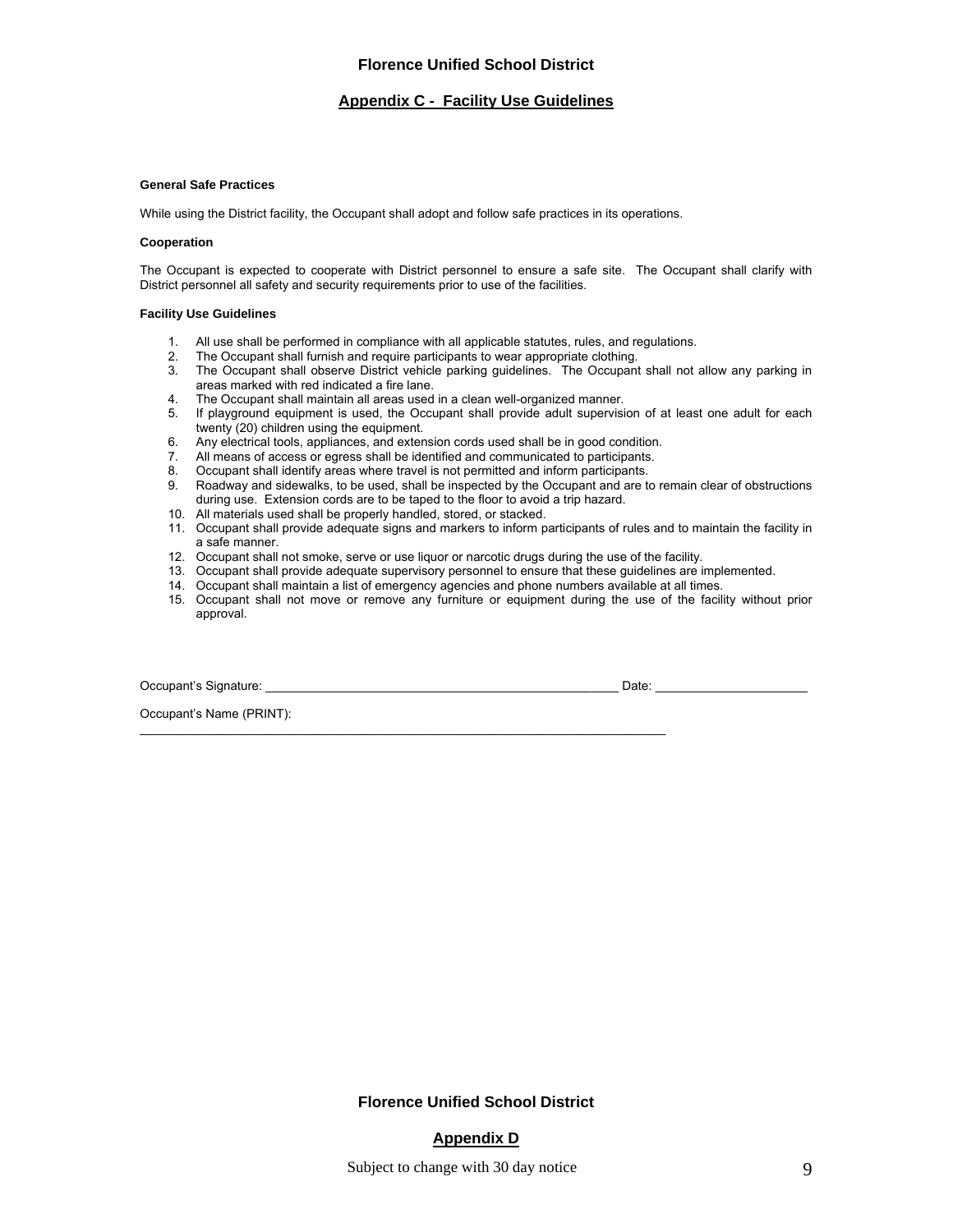## **General Liability Insurance Questionnaire**

| 1. | Name of Occupant: <u>experience and a serience of the series of the series of the series of the series of the series of the series of the series of the series of the series of the series of the series of the series of the se</u> |  |  |
|----|--------------------------------------------------------------------------------------------------------------------------------------------------------------------------------------------------------------------------------------|--|--|
| 2. |                                                                                                                                                                                                                                      |  |  |
| 3. | Mailing Address: <u>Communications</u> Control and Control and Control and Control and Control and Control and Control and Control and Control and Control and Control and Control and Control and Control and Control and Control   |  |  |
|    |                                                                                                                                                                                                                                      |  |  |
| 4. | E-Mail Address: the contract of the contract of the contract of the contract of the contract of the contract of the contract of the contract of the contract of the contract of the contract of the contract of the contract o       |  |  |
| 5. | Name and Address of District Facility to be used:                                                                                                                                                                                    |  |  |
|    |                                                                                                                                                                                                                                      |  |  |
| 6. |                                                                                                                                                                                                                                      |  |  |
| 7. |                                                                                                                                                                                                                                      |  |  |
| 8. | Estimated Attendees Per Day: ______________ Number of Days: _ Total Attendees: __________                                                                                                                                            |  |  |
| 9. | Is the event indoors or outdoors? If outdoors, will it be fenced? __________________________________                                                                                                                                 |  |  |
|    |                                                                                                                                                                                                                                      |  |  |
|    | 11. Are seats temporary or permanent construction? Describe seating, provided (i.e. folding chairs, bleachers, etc):                                                                                                                 |  |  |
|    |                                                                                                                                                                                                                                      |  |  |
|    |                                                                                                                                                                                                                                      |  |  |
|    | 12. Is seating reserved or general admission?                                                                                                                                                                                        |  |  |
|    |                                                                                                                                                                                                                                      |  |  |
|    |                                                                                                                                                                                                                                      |  |  |
|    | 15. Kinds of goods to be sold? <b>All and Sold Street and Street and Street and Street and Street and Street and Street and Street and Street and Street and Street and Street and Street and Street and Street and Street and S</b> |  |  |
|    | 16. Are all goods finished products or are there any on-site demonstration skills (i.e. candlemaking, cooking, etc.)?                                                                                                                |  |  |
|    |                                                                                                                                                                                                                                      |  |  |
|    |                                                                                                                                                                                                                                      |  |  |
|    | 17. Is temporary lighting or sound involved? If yes, who is responsible for rigging/operation: ___________                                                                                                                           |  |  |
|    |                                                                                                                                                                                                                                      |  |  |
|    |                                                                                                                                                                                                                                      |  |  |
|    |                                                                                                                                                                                                                                      |  |  |
|    | 19. Is the purchase of food and/or drink required of participants? _________________________________                                                                                                                                 |  |  |
|    | 20. Is food/drink provided by someone other than Occupant? If yes, is a certificate of insurance required of other                                                                                                                   |  |  |
|    | party(ies)?                                                                                                                                                                                                                          |  |  |
|    | Occupant's Signature: the contract of the contract of the contract of the contract of the contract of the contract of the contract of the contract of the contract of the contract of the contract of the contract of the cont       |  |  |
|    |                                                                                                                                                                                                                                      |  |  |
|    |                                                                                                                                                                                                                                      |  |  |
|    |                                                                                                                                                                                                                                      |  |  |
|    | District Representative's Signature: New York 1997 and Society And The Contract Date:<br>District Representative's Name:<br>Beverly L. Myers                                                                                         |  |  |
|    |                                                                                                                                                                                                                                      |  |  |
|    | <b>District Representative's Title</b><br><b>Business Manager</b>                                                                                                                                                                    |  |  |

#### **NOTE: INSURANCE DOES NOT PROVE COVERAGE FOR ASSAULT AND BATTERY AND PARTICIPANTS LIABILITY. OCCUPANT IS RESPONSIBLE FOR THE \$500 PER CLAIM DEDUCTIBLE.**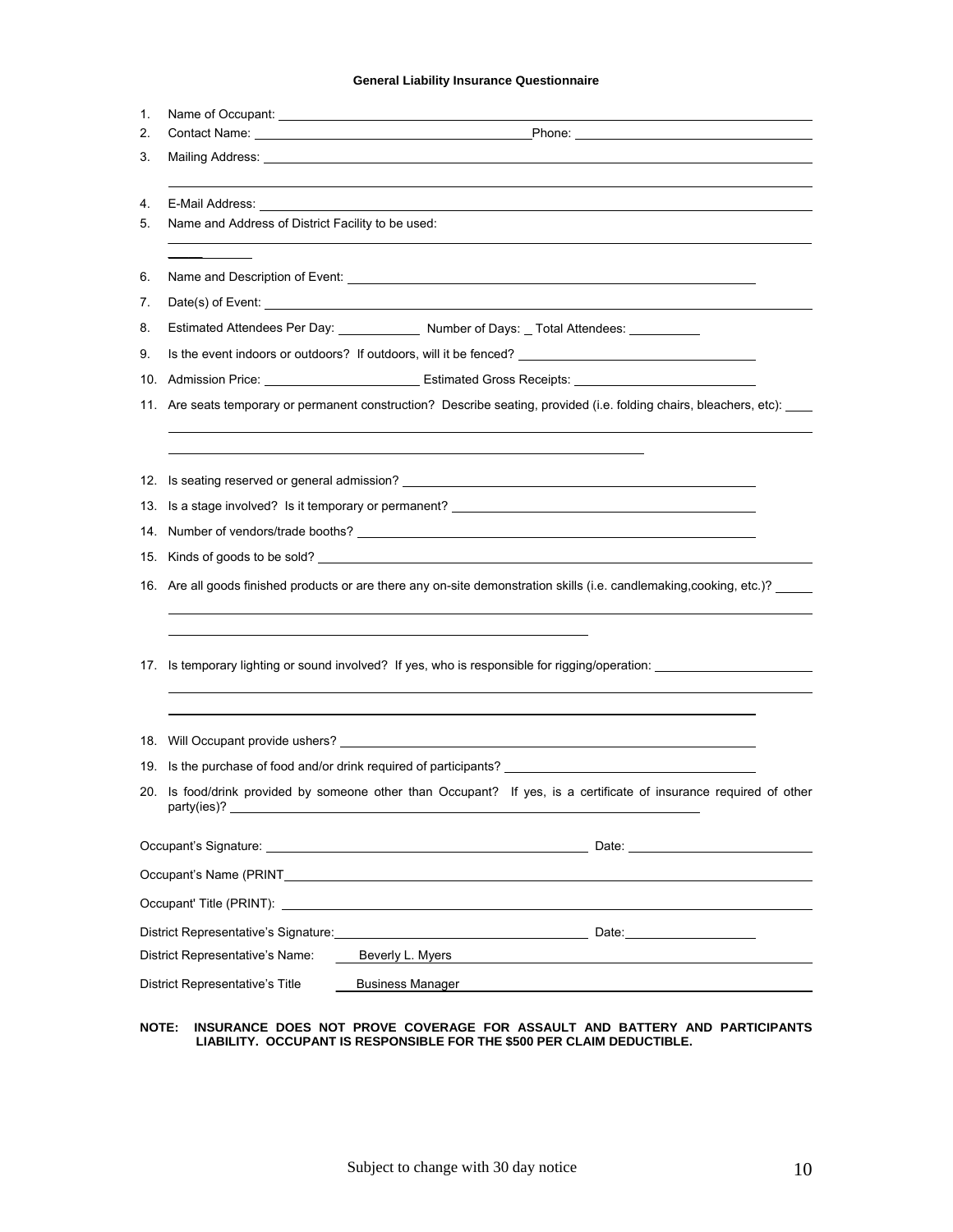## **Florence Unified School District Governing Board Policies**

#### **K-1650** © **KF COMMUNITY USE OF SCHOOL FACILITIES**

#### **Leasing (**renting**)**

School facilities and property may be leased to extended day resource programs and any person, group or organization for any lawful purpose in the interest of the community. The purposes include but are not limited to the following:

| recreational | scientific   | educational | economic |
|--------------|--------------|-------------|----------|
| political    | religious    | other civic | social   |
| artistic     | qovernmental | moral       |          |

A reasonable use fee shall be charged for the lease of school facilities and property and this fee may be offset by goods contributed or services rendered by the lessee. "Reasonable use fee" means an amount that is at least equal to the cost for utilities, services, supplies or personnel provided to the lessee pursuant to the terms of the lease.

#### **Uncompensated Use**

 and includes the educational mission related uses of parent - teacher organizations, youth organizations and school employee The Superintendent may permit the uncompensated use of facilities and property by any school related group, including student political organizations, or by any organization whose membership is open to the public and whose activities promote the educational function of the District. "Education function" means uses that are directly related to the educational mission of the District as adopted by the Board organizations. Use of facilities or property by organizations indicated above that will require a substantial District cost for utilities, services, supplies and/or personnel may be permitted only if goods contributed, services rendered or payments are made to reimburse these costs to the District.

The mission of the District is found in section A of the policy manual (see cross referenced policies below)**.** The mission statement and the group's or organization's promotion of the educational function through the activity, as interpreted by the Superintendent in good faith, will be the basis upon which uncompensated use of District facilities and property shall be approved or denied.

#### **Generally**

The Superintendent shall annually recommend a fee schedule to the Board for the lease of school property and such schedule shall include a procedure for determining the value of goods and services being provided as compensation for the use of school property. The schedule shall include a designation of those groups whose activities promote the educational function of the School District as determined in good faith by the Superintendent and presented for Board review.

Property not associated with the use of facilities is covered in section E of the policy manual (see cross referenced policies below). The District will use its best efforts to avoid conflicts with approved use of the facilities and property but no lease or use provision shall be effective if the administrator of the facility finds that it would cause delay, cancellation, or rescheduling of a school-sponsored activity.

Proof of liability insurance shall be required for the use or lease of school property pursuant to A.R.S. 15-1105.

The Superintendent shall establish such rules and regulations as are needed to implement this policy as well as to assure the preservation of District property.

*Adopted:* date of manual adoption

LEGAL REF.: A.R.S. 15-1105 15-1141 to 15-1143 16-411

CROSS REF.:  $A - District Mission and Belief Statement$  AC - Nondiscrimination / Equal Opportunity EDC - Authorized Use of School-Owned Materials and Equipment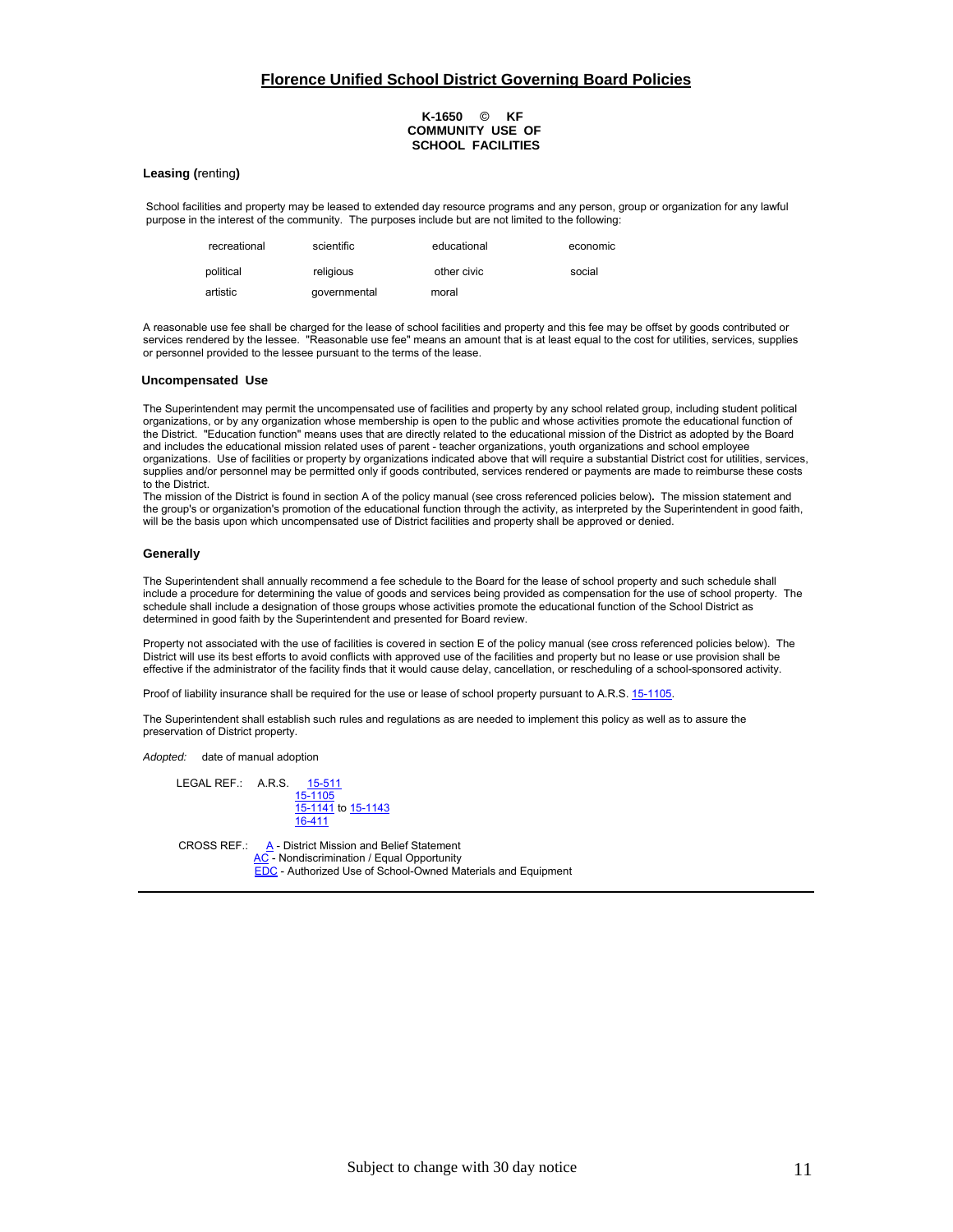**K-1661** © **KF-RA**

#### **COMMUNITY USE OF SCHOOL FACILITIES**

The principal may deny a request to provide space for use as a polling place if within two (2) weeks after a request has been made the principal provides a written statement indicating a reason why the election cannot be held in the school that includes any of the following:

Space is not available at the school.

A disruption of the normal school activities would occur..

The safety or welfare of the students would be jeopardized.

#### **K-1662** © **KF-RB**

#### **COMMUNITY USE OF SCHOOL FACILITIES**

FILING PROCEDURES FOR USE OF EQUIPMENT/FACILITIES

A request is made at the campus on which the facility is located or the equipment is stored at least two (2) weeks before the requested use.

The principal of the campus involved shall review the submitted request form, checking to be sure the applicant has filled in all of the necessary information and has signed the form. The principal shall note approval or non-approval, forwarding the request to the District office. If approval is not recommended the request shall be forwarded with an explanation.

 returned as indicated below: IIf given approval by the District office costs, evidence of insurance and other requirements are to be indicated and the requests

- o The request form is sent from the District office back to the principal once acted upon. The principal is responsible for notifying the applicant of the approval, conditions (if any) imposed or denial of approval and reasons.
- <sup>o</sup> If costs are involved, the principal asks the applicant to sign below the area specifying the fees and conditions.

Payment of projected fees are to be received in advance. All liability insurance is to be secured by the applicant, with evidence being sent to the District office one (1) week before the date of use. Failure to secure acceptable liability insurance will cancel the use agreement. Any cost overruns for services or equipment will be billed to the lessee.

#### **K-1681** © **KF-EA**

#### **COMMUNITY USE OF SCHOOL FACILITIES**

An applicant requesting the use of school facilities agrees to comply with the following rules and the District policy concerning conduct on school property if granted permission to use the requested school facilities.

- o All community group activities, including preparations, must be conducted in such a manner that students can continue their educational programs without undue interruption.
- o An employee of the District must be on duty whenever a school building is used by an organization or group unless prior approval for other arrangements has been granted.
- o The applicant is held responsible for the preservation of order. All children attending or participating in the event or activity must be supervised by responsible adults.
- o No alcoholic liquors or beverages shall be brought to or consumed in the buildings or on the grounds.
- o Tobacco and smoking is prohibited on school property.
- o Putting up decorations or scenery or moving pianos or other major furniture is not allowed without prior permission.
- o Nothing shall be sold, given, exhibited, or displayed for sale without prior permission from the school. Any sales are prohibited unless the proceeds will be used for charitable or nonprofit educational purposes.
- o All groups must provide the District with documentary evidence of liability insurance with a limit of at least ten thousand dollars (\$10,000) for property damage and one million dollars (\$1,000,000) for bodily injury. Each group will be responsible for the repair or replacement of damaged equipment, furniture, or facility.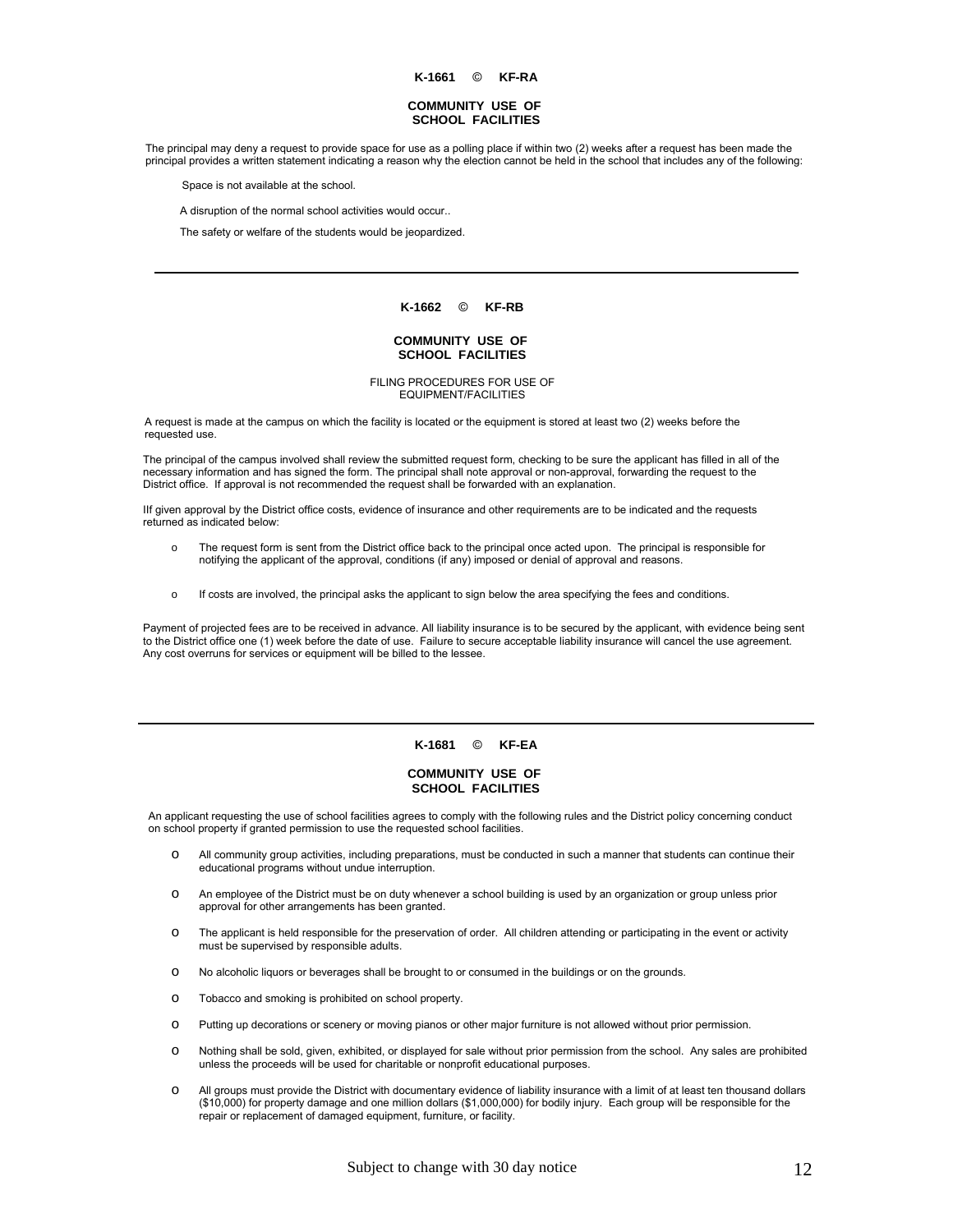- o The District reserves the right to require, if it should deem it necessary, a cash bond of five hundred dollars (\$500), or more to cover any damages that might be done to any equipment, furniture, or facility.
- o All wages earned by District employees on duty for approved facilities use shall be paid by the District. No District employees shall be paid directly by any group using the facilities.
- o The availability of cafeteria kitchens and other special subject or usage areas may be restricted to specific times or activities. Special fees may be charged for the use of those facilities.
- When more than one (1) applicant requests the use of a facility for the same time, the applicant filing first shall be given first consideration. If a school program or calendar changes, the school program shall take priority, even if the activity has been scheduled. Every effort will be made to reschedule the activity as conveniently as possible when such cancellation has occurred.
- o The issuance of keys to facilities is to be discouraged. However, if no alternative is suitable, it shall be the principal's responsibility to issue and retrieve facility keys according to the District key-control procedures.
- o Permission shall be denied for activities that would exceed the capacity of the facility or be in violation of fire or safety regulations. It shall be the responsibility of the applicant to make appropriate members familiar with the use of fire and other safety devices and procedures.
- o All activities must be conducted within the laws, rules and regulations of the State of Arizona and applicable municipal subdivisions.
- o Requests for future use may be denied to an organization that fails to comply with established rules.

#### **K-1700** © **KFA PUBLIC CONDUCT ON SCHOOL PROPERTY**

No person shall engage in conduct that may cause interference with or disruption of an educational institution. Interference with or disruption of an educational institution includes any act that might reasonably lead to the evacuation or closure of any property of the educational institution or the postponement, cancellation or suspension of any class or other school activity. For the purposes of this policy, an actual evacuation, closure, postponement, cancellation or suspension is not required for the act to be considered interference or disruption.

A person commits interference with or disruption of an educational institution by doing any of the following:

Intentionally, knowingly or recklessly interfering with or disruption of the normal operations of an educational institution by either:

 Threatening to cause physical injury to any employee or student of an educational institution or any person on the property of an educational institution.

 Threatening to cause damage to the District, the property of the District, or the property of any person attending the District.

 Intentionally or knowingly entering or remaining on the property of an educational institution for the purpose of interfering with or denying lawful use of the property to others.

Intentionally or knowingly refusing to obey a lawful order given by the Superintendent or a person designated to maintain order.

The above identified acts need not be directed at a specific individual, the District, or specific property of the District to constitute a violation of this policy.

disrupts an educational institution is subject to misdemeanor or felony charges as provided in A.R.S. 13-2911. Restitution for any financial loss caused by a violation of the policy may be required. Furthermore, an individual who interferes with or

A person may also interfere with or disrupt the District function by committing any of the following:

 Any conduct intended to obstruct, disrupt, or interfere with teaching, research, service, administrative, or disciplinary functions or any activity sponsored or approved by this Board.

 Physical or verbal abuse or threat of harm to any person on property owned or controlled by the District or at supervised functions sponsored by the District.

 Forceful or unauthorized entry to or occupation of District facilities, including both buildings and grounds. Illicit use, possession, distribution, or sale of tobacco, alcohol, or drugs, other controlled substances, or other illegal contraband on District property or at school-sponsored functions.

Use of speech or language that is offensive or inappropriate to the limited forum of the public school educational environment.

 Failure to comply with the lawful directions of District officials or of District security officers or other law enforcement officers acting in performance of their duties, and failure to identify oneself to such officials or officers when lawfully requested to do so.

 Knowing violation of a District rule and regulation. Proof that an alleged violator has a reasonable opportunity to become aware of such rules and regulations shall be sufficient proof that the violation was done knowingly.

Any conduct constituting an infraction of any federal, state, or city law or policy or regulation of the Board.

 Carrying or possessing a weapon on school grounds unless the individual is a peace officer or has obtained specific authorization from the appropriate school administrator.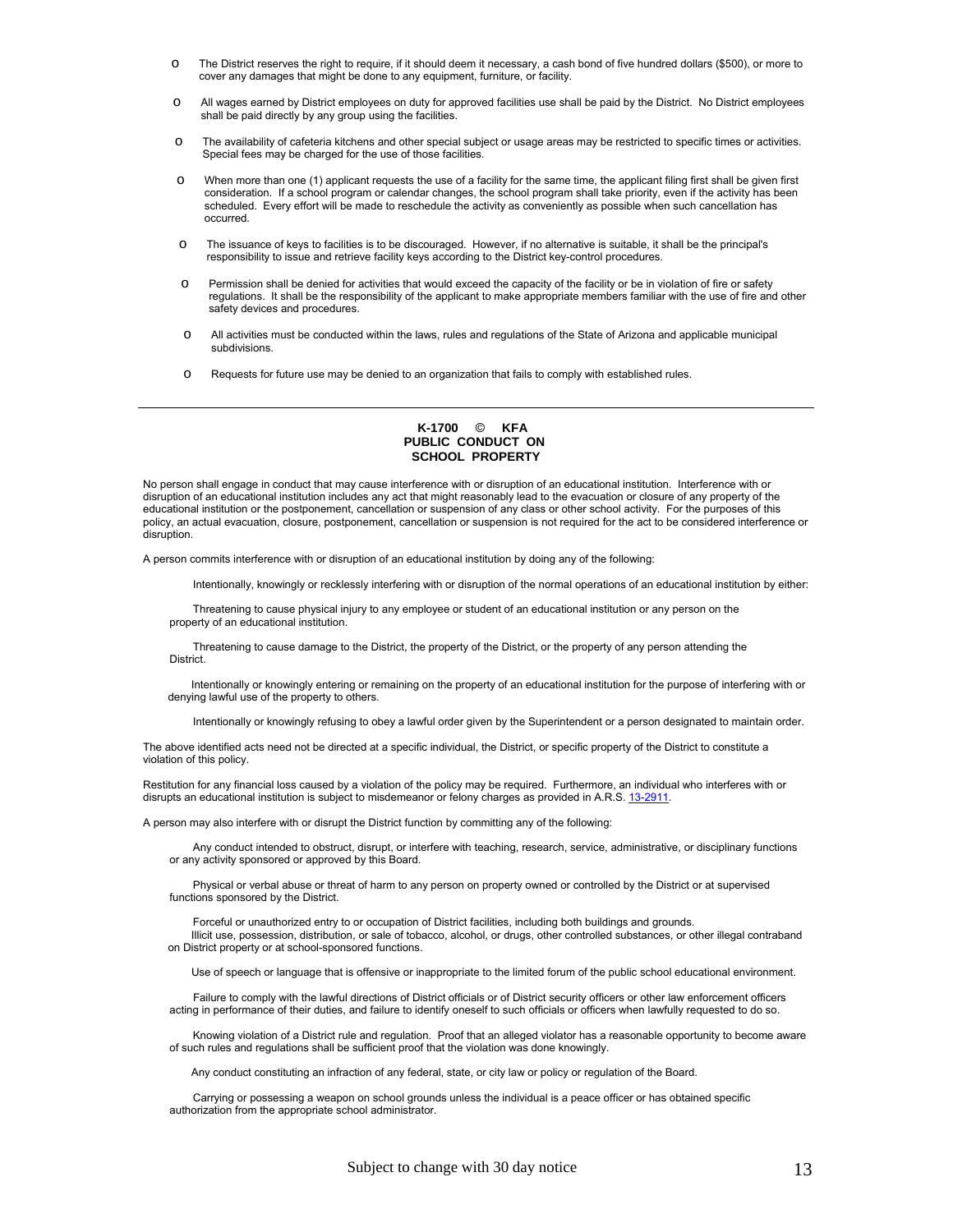#### **Additional Requirements of the General Public**

The definition of *general public* is anyone who does not come under the definition of student, faculty member, staff member, or employee.

 No person shall visit or audit a classroom or other school activity, nor shall any person come upon or remain upon school premises, without approval by the principal or the principal's authorized representative. Nor shall any person conduct or attempt to conduct any activity on school premises without prior approval by the Superintendent or the Superintendent's authorized representative.

 Any member of the general public considered by the Superintendent, or a person authorized by the Superintendent, to be in violation of these rules shall be instructed to leave the property of the District. Failure to obey the instruction may subject the person to criminal proceedings pursuant to A.R.S. 13-2911 and to any other applicable civil or criminal proceedings, or to tribal ordinance.

Persons attending special functions shall confine themselves to the specific part of the facility assigned in the permit.

Persons who engage in disorderly conduct of any kind may be subject to removal and exclusion from the facility.

 The use of facilities shall be granted only for legitimate purposes. Therefore, the permit holder shall assume full responsibility for any unlawful act committed during the exercise of the permit.

*Adopted:* date of manual adoption

| <b>LEGAL REF.:</b><br>2905 | A.R.S. | $13 -$             |
|----------------------------|--------|--------------------|
|                            |        | 13-2911<br>13-3102 |
|                            |        | 15-341<br>15-507   |

CROSS REF.: GBEB - Staff Conduct

GCQF - Discipline, Suspension, and Dismissal of

Professional Staff Members

GDQD - Discipline, Suspension, and Dismissal of

Support Staff Members

**JIC** - Student Conduct

JK - Student Discipline